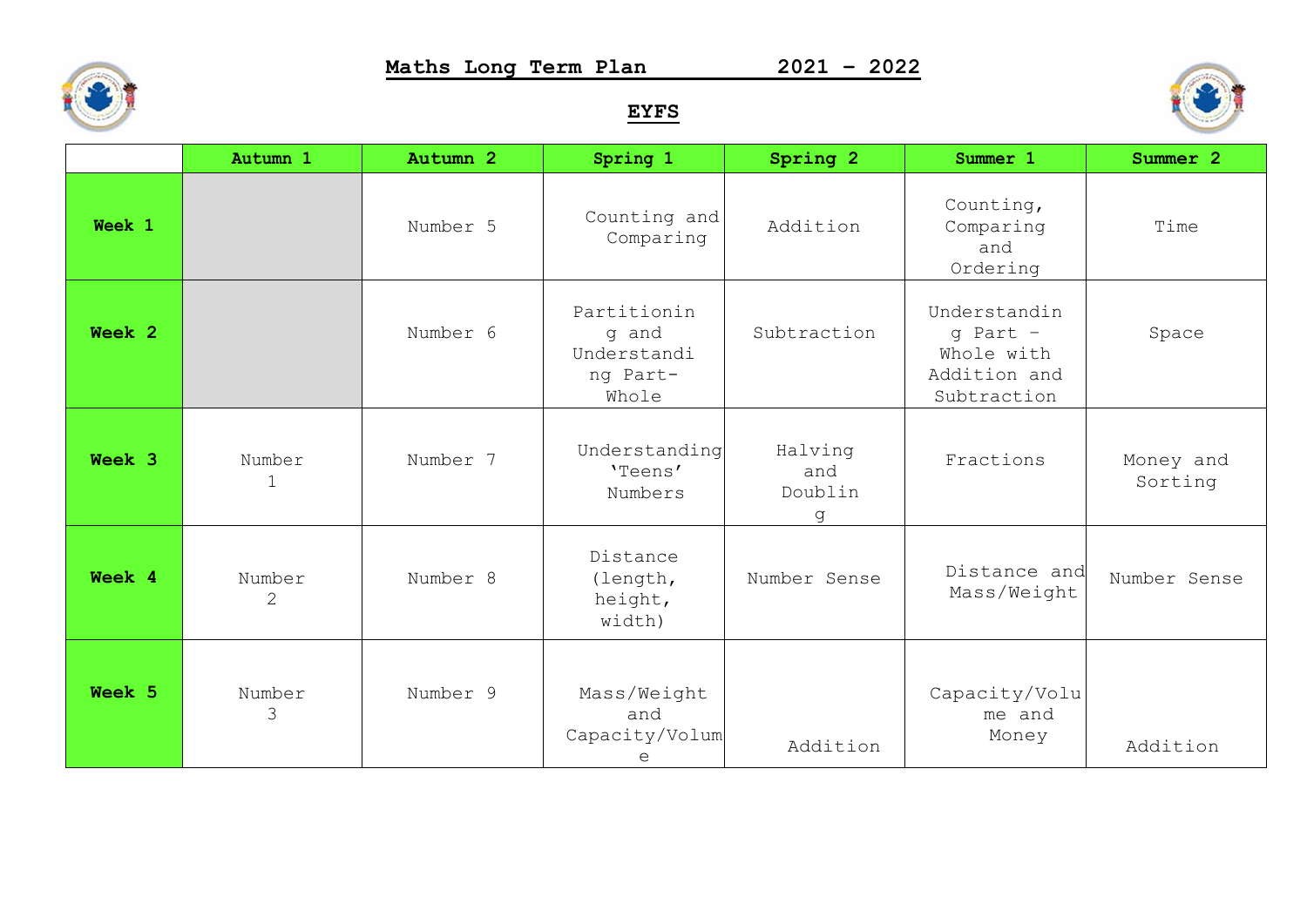|        |        |              |                      | and<br>Subtraction |                      | and<br>Subtraction |
|--------|--------|--------------|----------------------|--------------------|----------------------|--------------------|
| Week 6 | Number | Number<br>10 | Shape and<br>Sorting |                    | Shape and<br>Sorting |                    |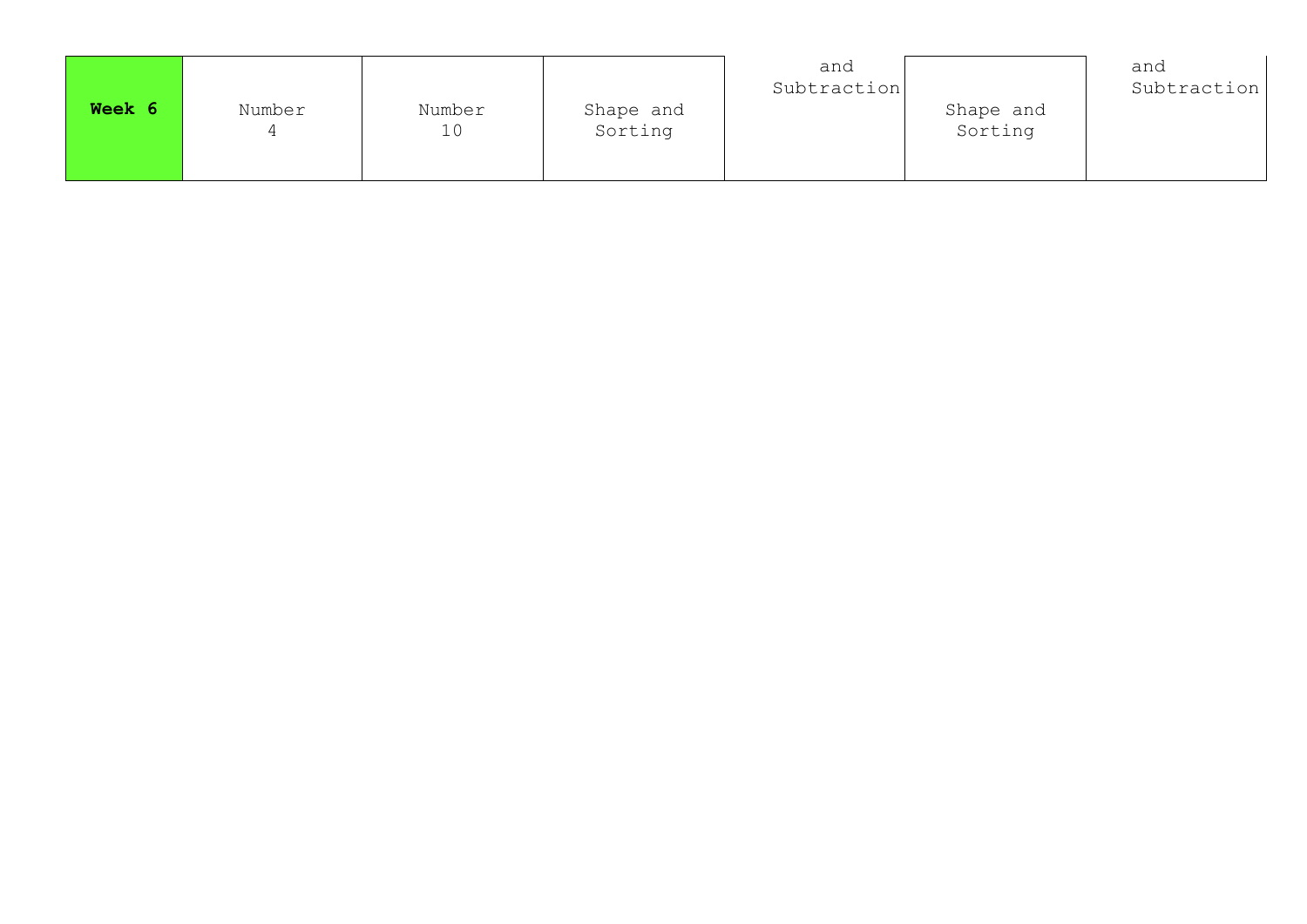|                               | Autumn 1                      | Autumn 2                            | Spring 1                            | Spring 2                                      | Summer 1                                       | Summer 2                                         |  |
|-------------------------------|-------------------------------|-------------------------------------|-------------------------------------|-----------------------------------------------|------------------------------------------------|--------------------------------------------------|--|
| <b>Week</b><br>$\mathbf{1}$   | Unit 1                        | Unit 5<br>Sequencing<br>and Sorting | Unit 10<br>Place Value              | Unit 16<br>Length and<br>Mass                 | Unit 21<br>Place Value                         | Unit 27<br>Time                                  |  |
| <b>Week</b><br>$\overline{2}$ | Place<br>Value                | Unit 6<br>Fractions                 | Unit 11<br>Mass                     | Unit 17<br>Addition<br>and<br>Subtract<br>ion | Unit 22<br>Addition<br>and<br>Subtract         | Unit 28<br>Multiplicat<br>ion and<br>Division    |  |
| Week 3                        | Unit 2<br>Length and<br>Mass  | Unit 7<br>Capacity and<br>Volume    | Unit 12<br>$2-D$ and $3-D$<br>Shape | Unit 18<br>Fractions                          | ion<br>Unit 23<br>Capacity and<br>Volume       | Unit 29<br>Statisti<br>cs and<br>Calculat<br>ion |  |
| <b>Week</b><br>4              | Unit<br>3<br>Addit            | Unit 8<br>Money                     | Unit 13<br>Counting and<br>Money    | Unit 19<br>Position &<br>Direction            | Unit 24<br>Fractions                           | Unit 30<br>Measurement                           |  |
| <b>Week</b><br>5.             | ion<br>and<br>Subtra<br>ction | Unit 9<br>Time                      | Unit 14<br>Multiplication           | Unit 20<br>Time                               | Unit 25<br>Position &<br>Direction and<br>Time | Unit<br>31<br>Sorting<br>and<br>Sequenci<br>ng   |  |

## **Red Rose Mastery Maths Scheme: Year 1 Overview**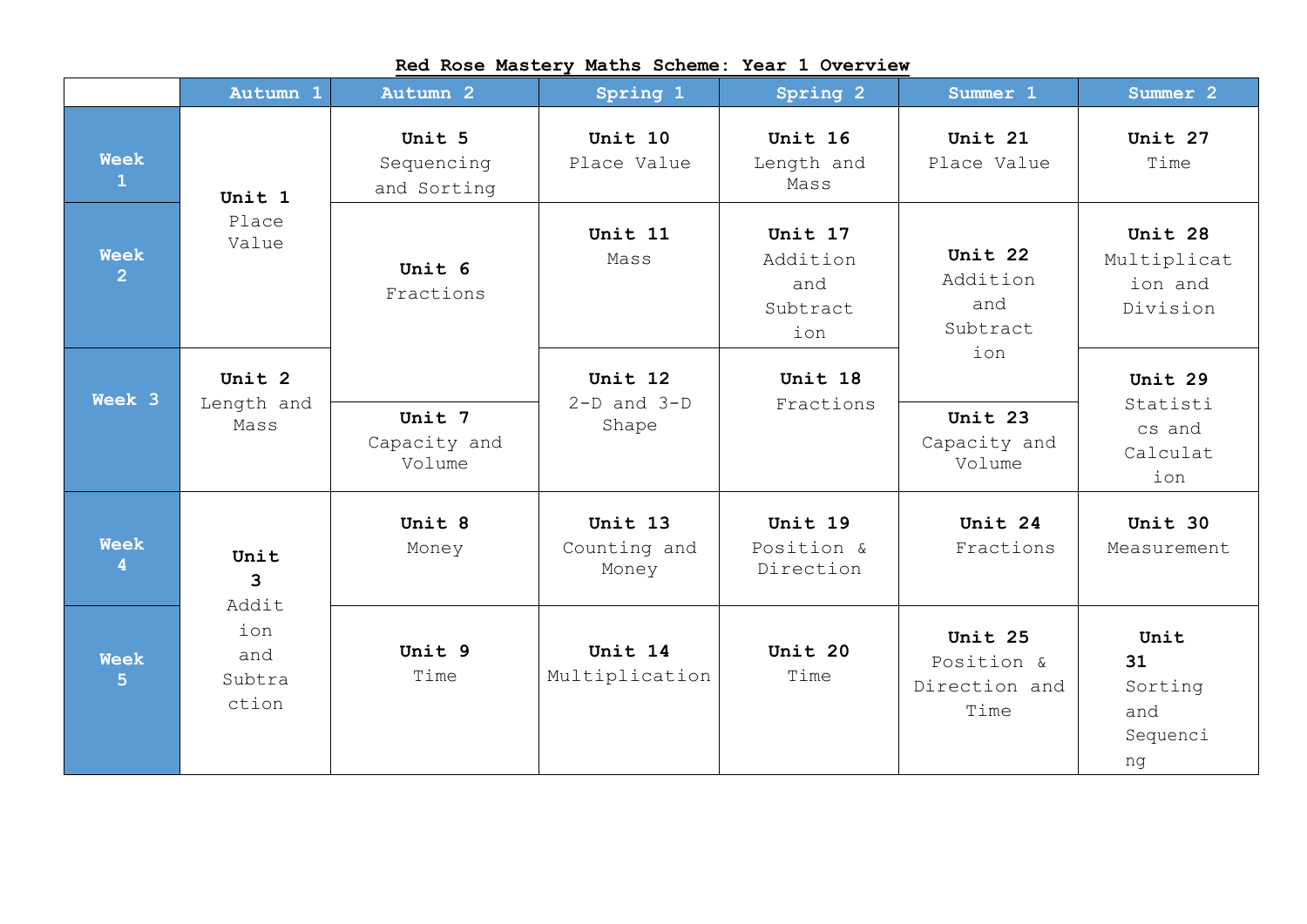| <b>Week</b> | Unit 4                     | Assess and     | Unit 15  | Assess and     | Unit 26                  | Assess and     |
|-------------|----------------------------|----------------|----------|----------------|--------------------------|----------------|
|             | $2-D$ and $3-D$<br>D Shape | review<br>week | Division | review<br>week | $2-D$ and $3-D$<br>Shape | review<br>week |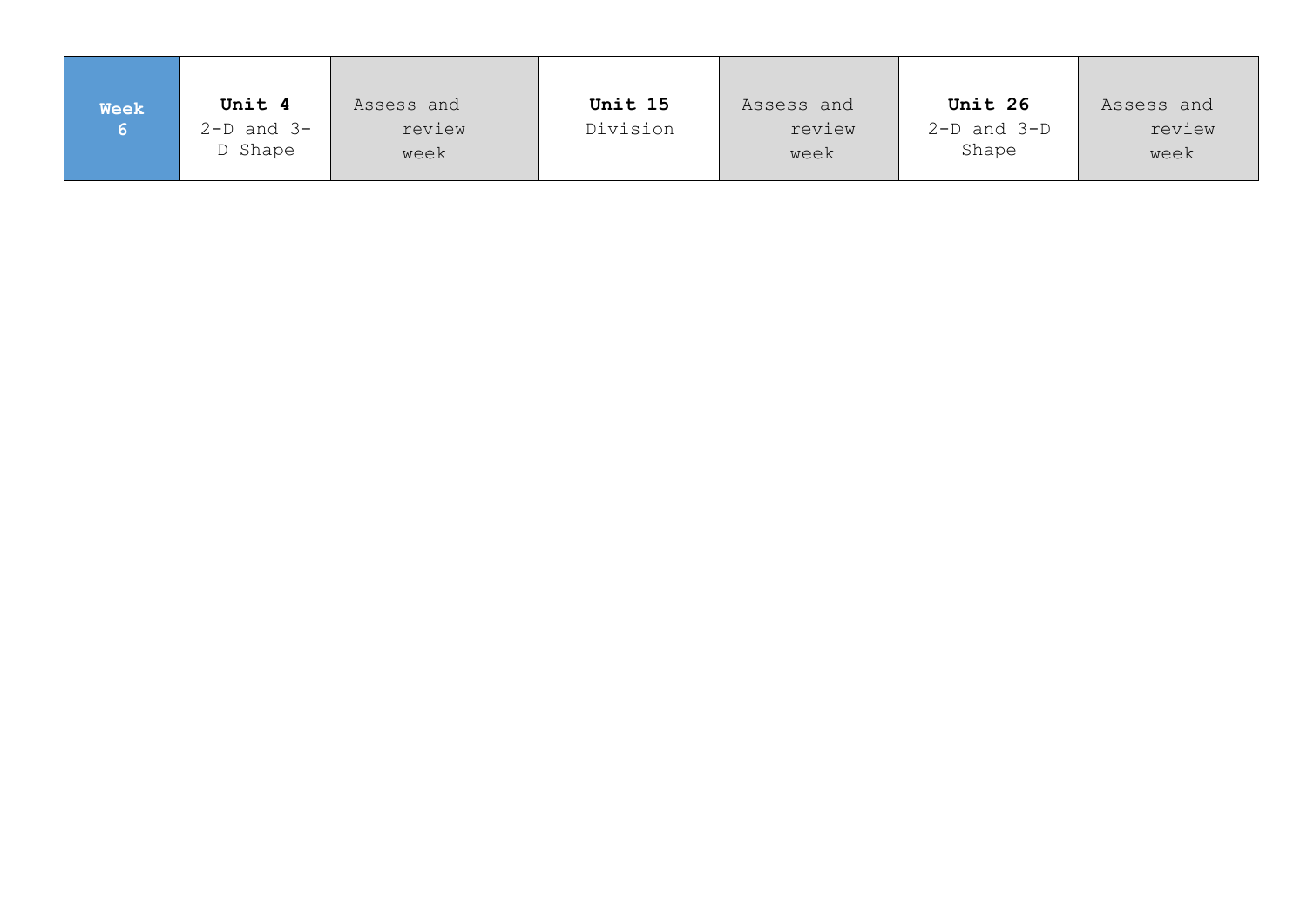| Red Rose Mastery Maths Scheme: Year 2 |                              |                                                      |                                               |                                                     |                                                             |                                                  |  |  |
|---------------------------------------|------------------------------|------------------------------------------------------|-----------------------------------------------|-----------------------------------------------------|-------------------------------------------------------------|--------------------------------------------------|--|--|
|                                       |                              |                                                      | Overview                                      |                                                     |                                                             |                                                  |  |  |
|                                       | Autumn 1                     | Autumn 2                                             | Spring 1                                      | Spring 2                                            | Summer 1                                                    | Summer <sub>2</sub>                              |  |  |
| <b>Week</b><br>$\mathbf{1}$           | Unit 1<br>Place Value        | Unit 5<br>Counting,<br>Multiplication<br>and Sorting | Unit 11<br>Place Value                        | Unit 16<br>Length                                   | Unit 21<br>Place Value<br>and Statistics                    | Unit 28<br>Addition<br>and<br>Subtract<br>ion    |  |  |
| <b>Week</b><br>$\overline{2}$         |                              | Unit 6<br>Statistics                                 | Unit 12<br>Mass and<br>Volume and<br>Capacity | Unit 17<br>Addition<br>and<br>Subtract<br>ion       | Unit 22<br>Addition<br>and<br>Subtract<br>ion               | Unit 29<br>Multiplicat<br>ion and<br>Division    |  |  |
| Week 3                                | Unit 2<br>Length and<br>Mass | Unit 7<br>Fractions                                  | Unit 13<br>Addition<br>and<br>Subtract<br>ion | Unit 18<br>$2-D$ and $3-D$<br>Shape                 | Unit 23<br>Capacity and<br>Volume<br>Unit 24<br>Temperature | Unit 30<br>Statisti<br>cs and<br>Calculat<br>ion |  |  |
| Week 4                                | Unit 3<br>Addition<br>and    | Unit 8<br>Capacity and<br>Volume<br>Unit 9<br>Money  | Unit 14<br>Money                              | Unit 19<br>Fractions and<br>Position &<br>Direction | Unit 25<br>Fractions                                        | Unit 31<br>Measurement                           |  |  |
| <b>Week</b><br>5                      | Subtract<br>ion              | Unit 10<br>Time                                      | Unit 15                                       | Unit 20<br>Time                                     | Unit 26<br>Position &<br>Direction and<br>Time              | Assess and                                       |  |  |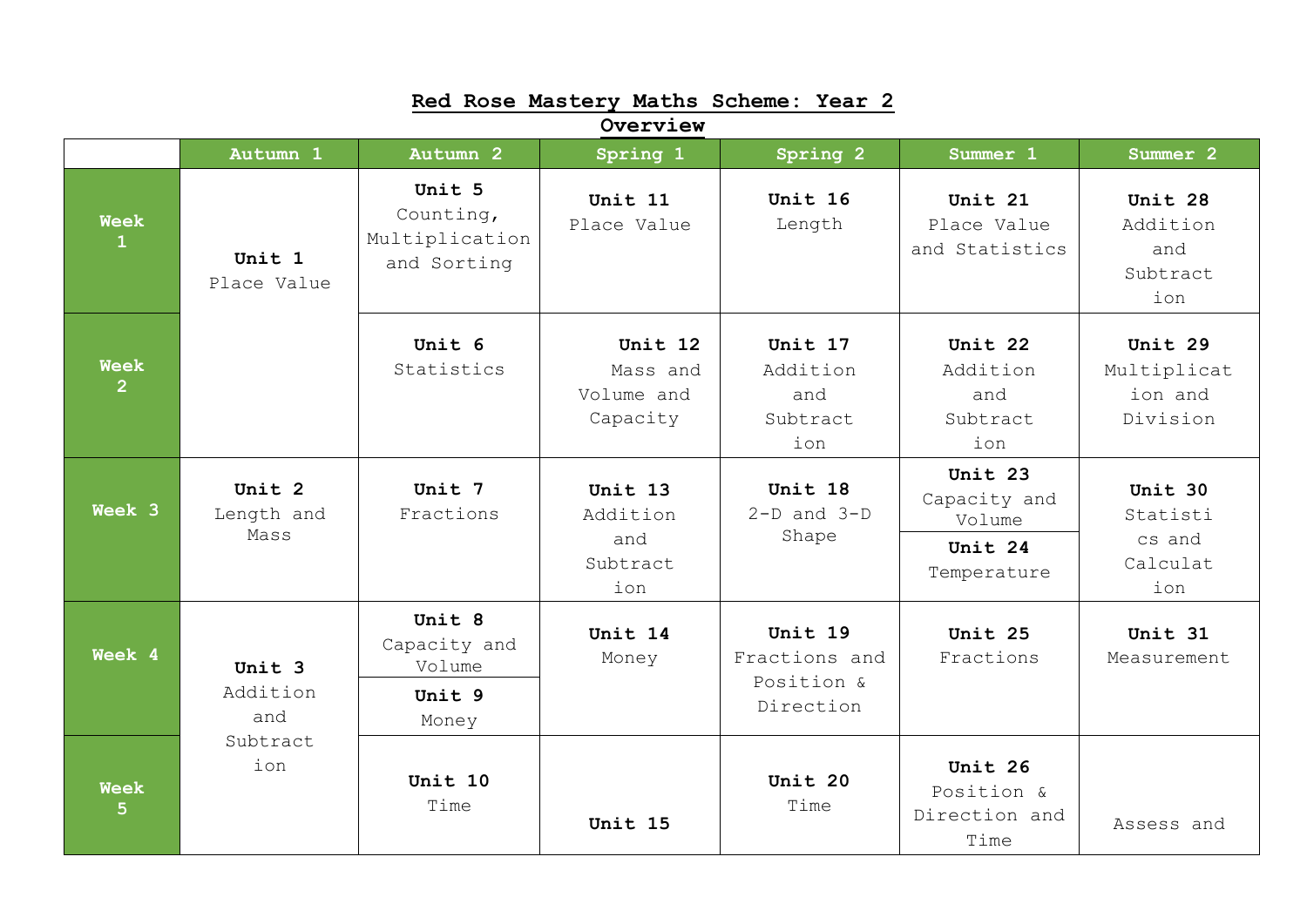|             |                                    |                              | Multiplicat         |                              |                                     | review then                    |
|-------------|------------------------------------|------------------------------|---------------------|------------------------------|-------------------------------------|--------------------------------|
| <b>Week</b> | Unit 4<br>$2-D$ and $3-D$<br>Shape | Assess and<br>review<br>week | ion and<br>Division | Assess and<br>review<br>week | Unit 27<br>$2-D$ and $3-D$<br>Shape | address<br>significant<br>qaps |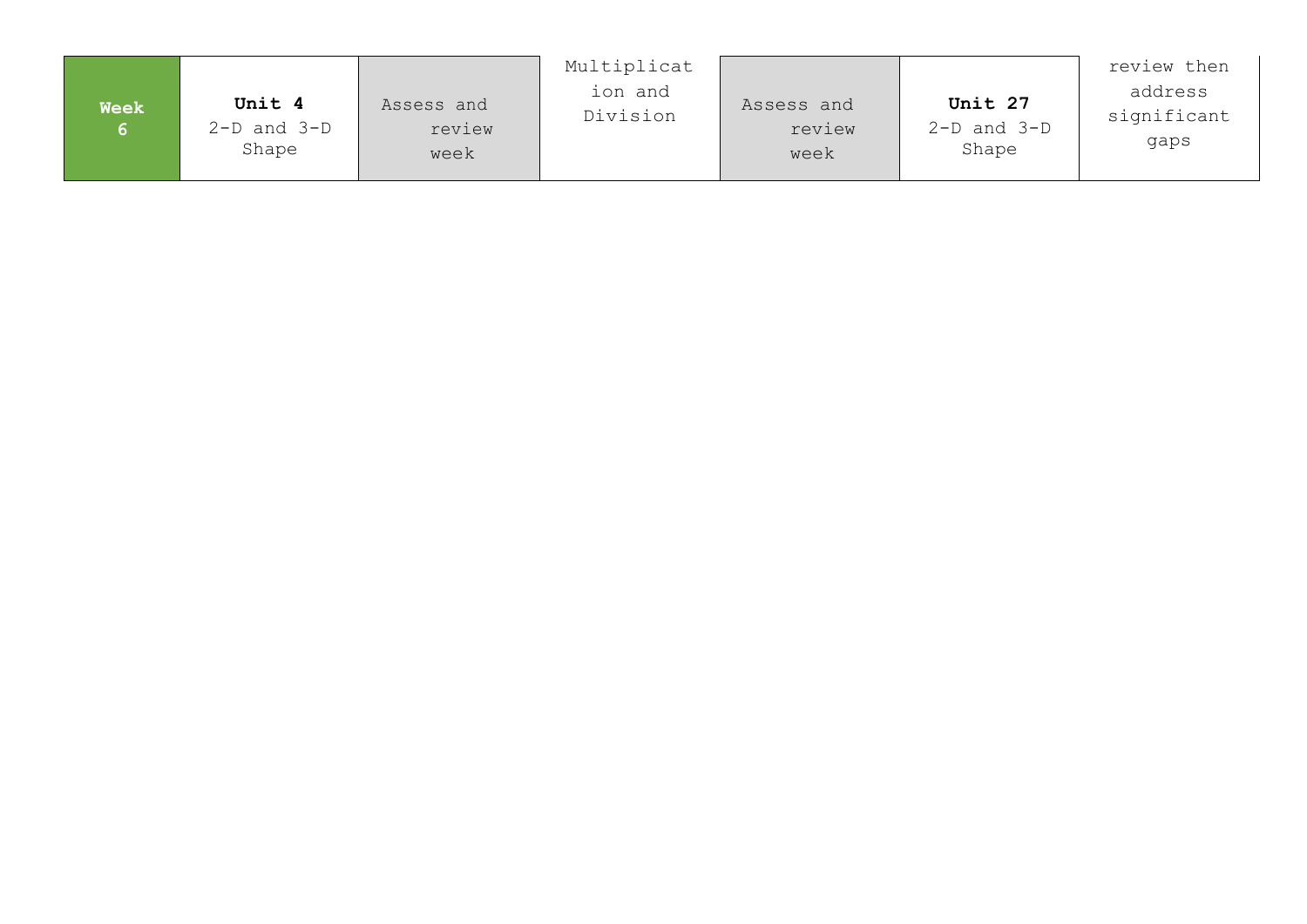| Red Rose Mastery Maths Scheme: Year 3 |                                                       |                                                                  |                                                                  |                                                       |                                               |                        |  |  |
|---------------------------------------|-------------------------------------------------------|------------------------------------------------------------------|------------------------------------------------------------------|-------------------------------------------------------|-----------------------------------------------|------------------------|--|--|
|                                       |                                                       |                                                                  | Overview                                                         |                                                       |                                               |                        |  |  |
|                                       | Autumn 1                                              | Autumn <sub>2</sub>                                              | Spring 1                                                         | Spring 2                                              | Summer 1                                      | Summer 2               |  |  |
| Week 1                                | Unit 1<br>Place value,<br>addition and<br>subtraction | Unit 5<br>Multiplication<br>tables $(3 \times$ and<br>$4 \times$ | Unit 10<br>Place<br>value,<br>addition<br>and<br>subtracti<br>on | Unit 15<br>$2-D$ shape                                | Unit 20<br>Addition<br>and<br>subtracti<br>on | Unit 25<br>Place value |  |  |
| Week 2                                |                                                       | Unit 6<br>Multiplic<br>ation                                     | Unit 11                                                          | Unit 16<br>Addition,<br>subtraction and<br>statistics |                                               | Unit 26<br>Calculation |  |  |
| Week 3                                | Unit 2<br>Length<br>and<br>perimete<br>$\Upsilon$     | Unit 7<br>Division                                               | Multiplication                                                   | Unit 17<br>Fractions                                  | Unit 21<br>Multiplicati<br>on and<br>division | Unit 27<br>Fractions   |  |  |
| Week 4                                | Unit 3<br>Statistics                                  | Unit 8<br>Time                                                   | Unit 12<br>Fractions                                             | Unit 18<br>Position &<br>direction                    | Unit 22<br>2-D shape                          | Unit 28<br>Statistics  |  |  |
| Week 5                                |                                                       | Unit 9<br>3-D shape                                              | Unit 13<br>Division                                              | Unit 19<br>Time                                       | Unit 23                                       | Unit 29<br>Time        |  |  |
| Week 6                                | Unit 4<br>Addition<br>and                             | Assess and                                                       | Unit 14<br>Volume, capacity                                      | Assess and                                            | Decimal place<br>value                        | Assess and             |  |  |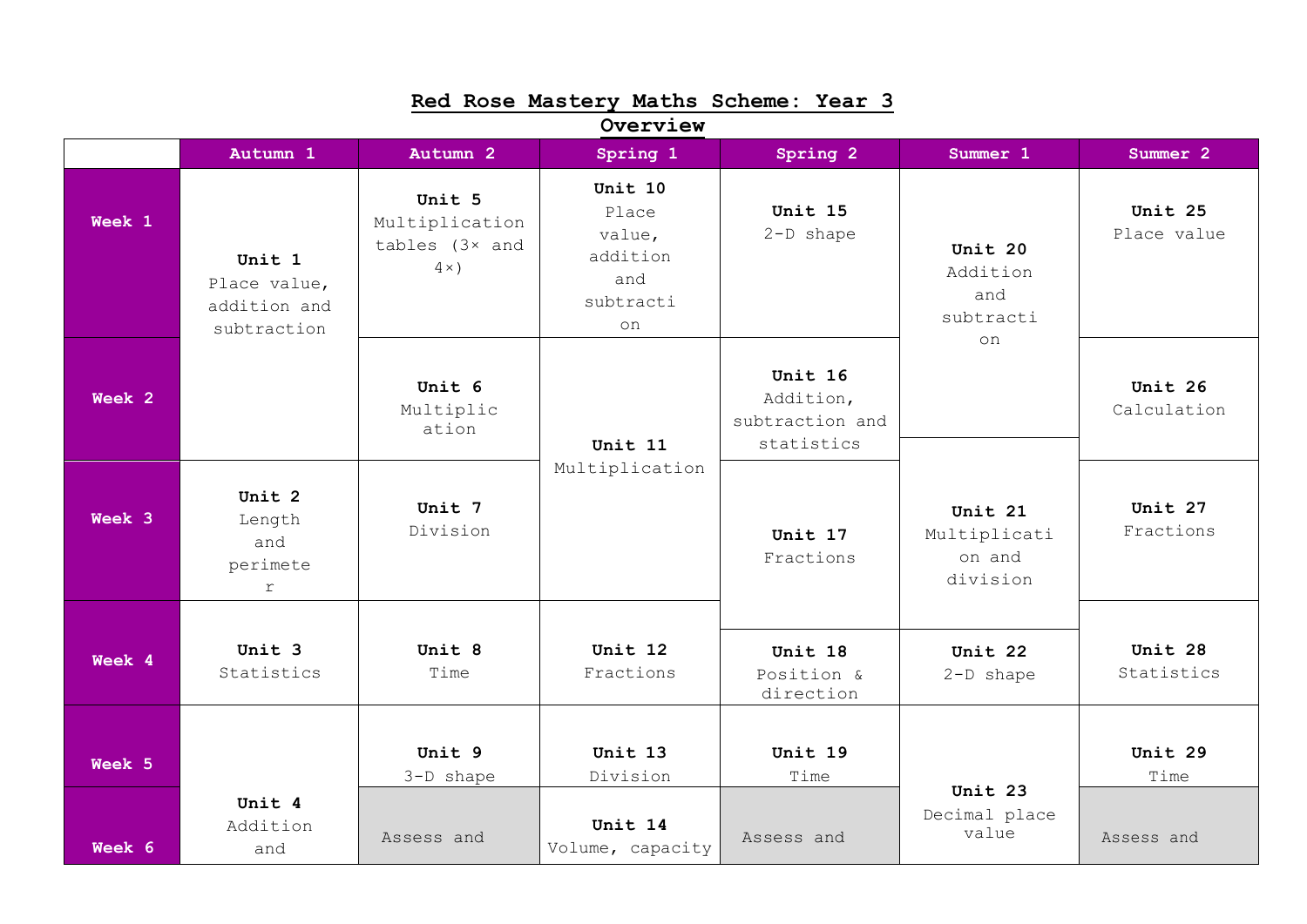| subtracti | review | and<br>mass | review | Unit 24               | review |
|-----------|--------|-------------|--------|-----------------------|--------|
| on        | week   |             | week   | shape<br>$\mathbf{-}$ | week   |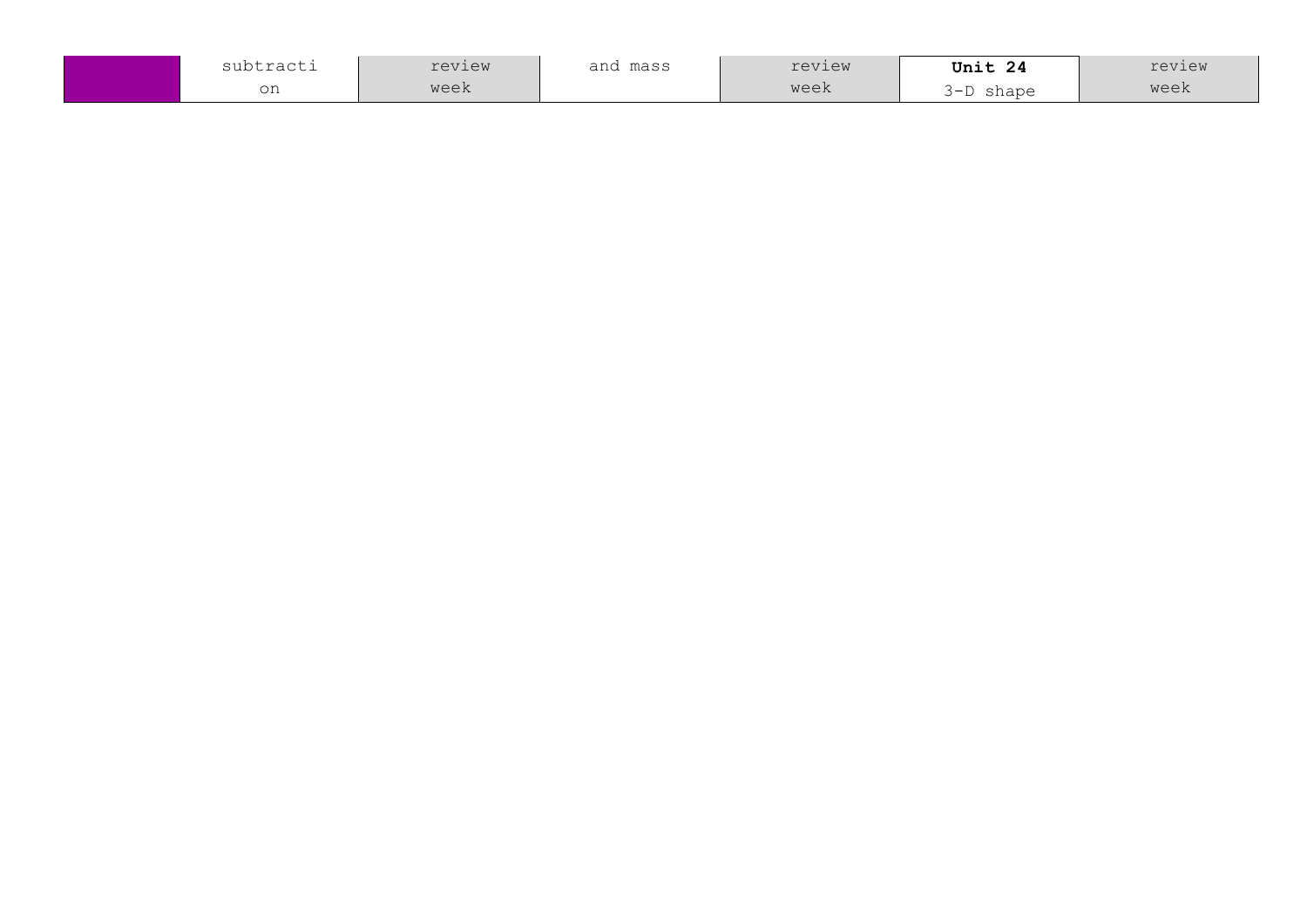| Overview                      |                                                       |                              |                                                                |                                                        |                                           |                                     |  |  |
|-------------------------------|-------------------------------------------------------|------------------------------|----------------------------------------------------------------|--------------------------------------------------------|-------------------------------------------|-------------------------------------|--|--|
|                               | Autumn 1                                              | Autumn 2                     | Spring 1                                                       | Spring 2                                               | Summer 1                                  | Summer 2                            |  |  |
| <b>Week</b><br>$\mathbf{1}$   | Unit 1<br>Place value,<br>addition and<br>subtraction | Unit 5<br>Multiplicat<br>ion | Unit 9<br>Place value                                          | Unit 14<br>Addition<br>and<br>subtraction<br>and money | Unit 20<br>Place value                    | Unit 23<br>Fractions                |  |  |
| <b>Week</b><br>2 <sup>1</sup> |                                                       |                              |                                                                | Unit 15<br>2-D shape and<br>sorting                    | Unit 21<br>Addition                       |                                     |  |  |
| Week 3                        | Unit 2<br>Length and<br>perimeter                     | Unit 6<br>Division           | Unit 10<br>Multiplication                                      | Unit 16<br>Position &<br>direction                     | and<br>subtraction                        | Unit 24<br>$2-D$ and $3-D$<br>shape |  |  |
| Week 4                        | Unit 3                                                | Unit 7<br>Time               |                                                                | Unit 17<br>Area                                        |                                           | Unit 25<br>Statistics               |  |  |
|                               | Statistics                                            |                              |                                                                | Unit 18<br>Statistics                                  |                                           |                                     |  |  |
| Week 5                        | Unit 4                                                | Unit 8<br>3-D shape          | Unit 11<br>Division                                            | Unit 19<br>Measures                                    | Unit 22<br>Multiplication<br>and division | Unit 26<br>Place value              |  |  |
|                               | Addition<br>and<br>subtractio                         |                              |                                                                |                                                        |                                           | Assess and                          |  |  |
| Week 6                        | n                                                     | Assess and<br>review<br>week | Unit 12<br>Addition and<br>Subtraction<br>Unit 13<br>Fractions | Assess and<br>review<br>week                           |                                           | review<br>week                      |  |  |

**Year 4 Mathematics**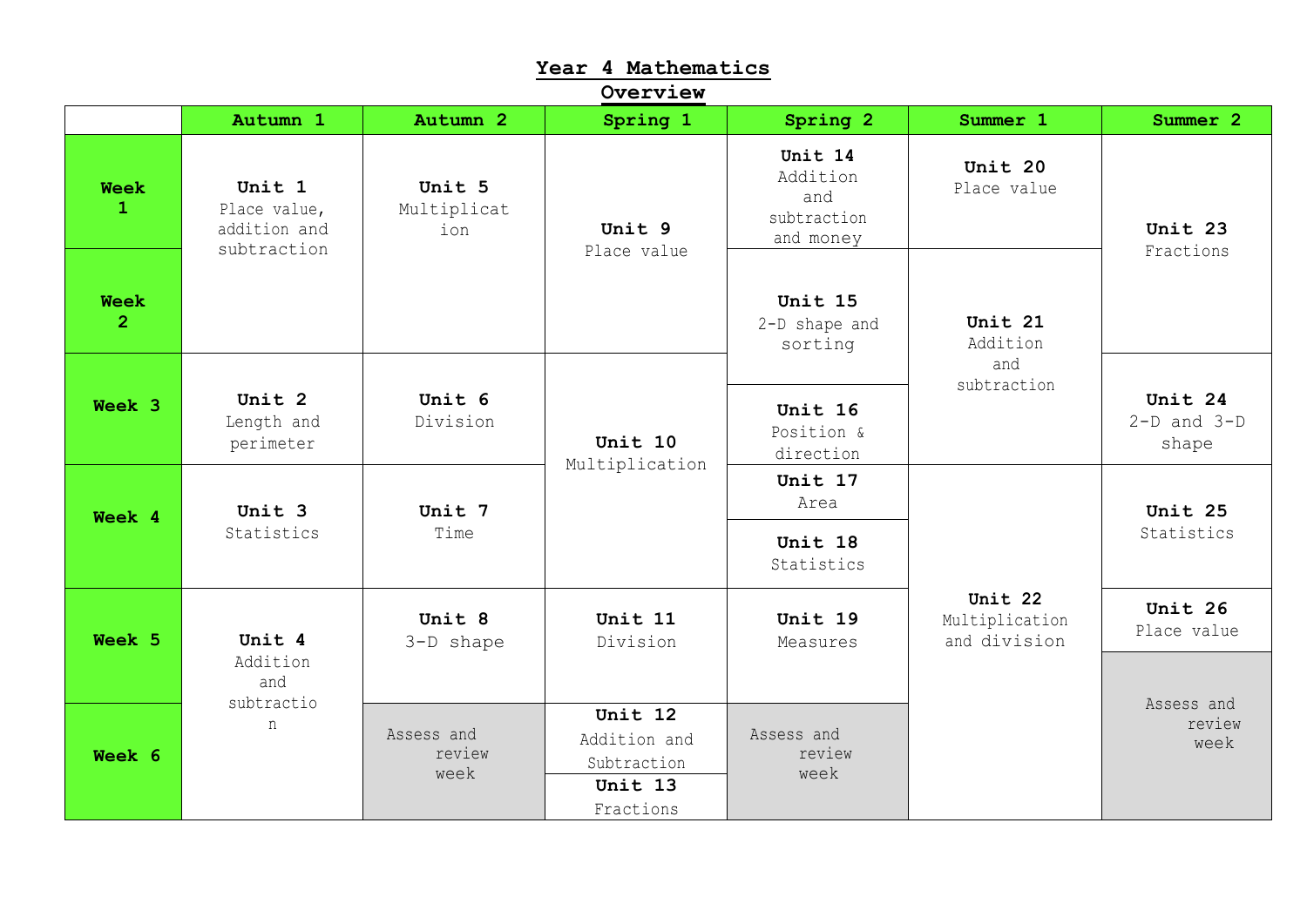| Year 5 Mathematics<br>Overview         |                                       |                                      |                                                    |                                       |          |                      |  |  |  |
|----------------------------------------|---------------------------------------|--------------------------------------|----------------------------------------------------|---------------------------------------|----------|----------------------|--|--|--|
|                                        | Autumn 1                              | Autumn 2                             | Spring 1                                           | Spring 2                              | Summer 1 | Summer 2             |  |  |  |
| <b>Week</b><br>$\mathbf{1}$            | Unit 1                                | Unit 6<br>Multiplication             | Unit 10<br>Place Value<br>and Negative<br>Numbers  | Unit 15<br>Fractions                  |          |                      |  |  |  |
| Week 2                                 | Place Value                           | and Division                         | Unit 11<br>Addition                                |                                       |          |                      |  |  |  |
|                                        |                                       | and<br>Subtractio<br>n               | Unit 16<br>Geometry<br>(Shape)                     |                                       |          |                      |  |  |  |
| <b>Week</b><br>$\overline{3}$          | Unit 2<br>Addition                    | Unit 7<br>Fractions                  | Unit 12<br>Multiplication                          | Unit 17<br>Measurement<br>(Volume)    |          |                      |  |  |  |
| <b>Week</b><br>$\overline{\mathbf{4}}$ | and<br>Subtractio<br>n                | Unit 8<br>Multiplication<br>and Area | Unit 13<br>Measures (Length,<br>Mass and Capacity) | Unit 18<br>Statistics                 |          |                      |  |  |  |
| Week 5                                 | Unit 3<br>Statistics                  |                                      |                                                    | Unit 19<br>Problem                    |          |                      |  |  |  |
|                                        | Unit 4<br>Geometry<br>(Angles)        | Unit 9<br>Time                       | Unit 14<br>Geometry                                | Solving<br>including Bar<br>Modelling |          | Assess and<br>review |  |  |  |
| <b>Week</b><br>6                       | Unit 5<br>Geometry<br>and<br>Measures | Assess and<br>review<br>week         |                                                    | Assess and<br>review<br>week          |          | week                 |  |  |  |